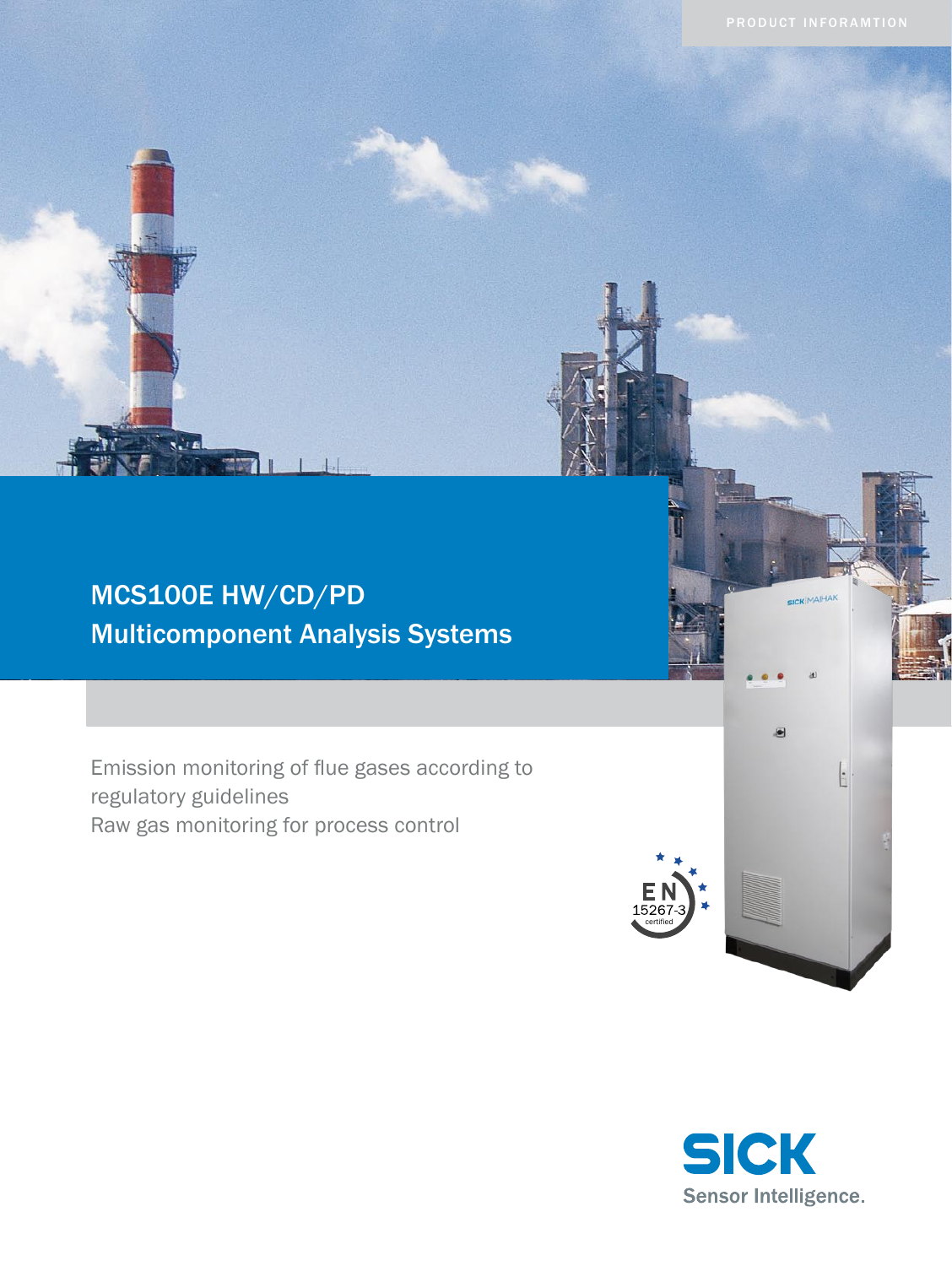# Continuous, extractive flue gas monitoring – tailored to your requirements

#### AREAS OF APPLICATION

- Waste incineration plants
- Multi fuel furnace plants, for example cement works
- Power stations, also with additional fuels
- Plants with chemical combustion
- Aluminum production, steel and iron production
- Smelting
- Industrial exhaust air

# MCS100E HW RAW/CLEAN GAS MONITORING

- System with high-temperature measuring technology
- Standard in emission monitoring according to official requirements
- Raw gas monitoring for process control – also with high acid dew point
- HCl, SO<sub>2</sub>, CO, NO, H<sub>2</sub>O, CO<sub>2</sub>, O<sub>2</sub> and also  $NO<sub>2</sub>$ , NH<sub>3</sub> and  $N<sub>2</sub>O$
- THC with FID analyzer
- Other IR active components on request

# MCS100E CD/PD very small measuring ranges

- Monitoring of guaranteed values
- Very small measuring ranges, especially for  $SO_2$ , NO, NO<sub>2</sub>
- MCS100E CD with gas cooler
- MCS100E PD with permeation dryer
- With MCS100E PD, also for HCl

# EN 14181 QAL3 without test gas

- QAL3 can also be performed with internal calibration filter – no test gas required
- On MCS100E HW this function is certified by TÜV
- Qualified, experienced support for official acceptance
- Support for QAL3, e.g. with CUSUM tables

# PERFORMANCE FEATURES

- Extractive multicomponent analysis system with up to 8 IR active components plus  $O<sub>2</sub>$  analyzer. THC on MCS100E HW with FID analyzer
- Standardized system technology
	- Representative gas sampling
	- Automatic zero and adjustment cycles, back flushing and filter cleaning
	- Suitable for corrosive and aggressive media
- Automatic sample point switching
- Barometric correction
- Comfortable logbook function
- Calibration test:
	- With internal calibration filter
	- By test gas feeding on the analyzer or the sampling probe
- Communication: Modbus, Modem, Ethernet
- Low maintenance effort, long maintenance intervals
- Tailored solutions for the respective customer requirements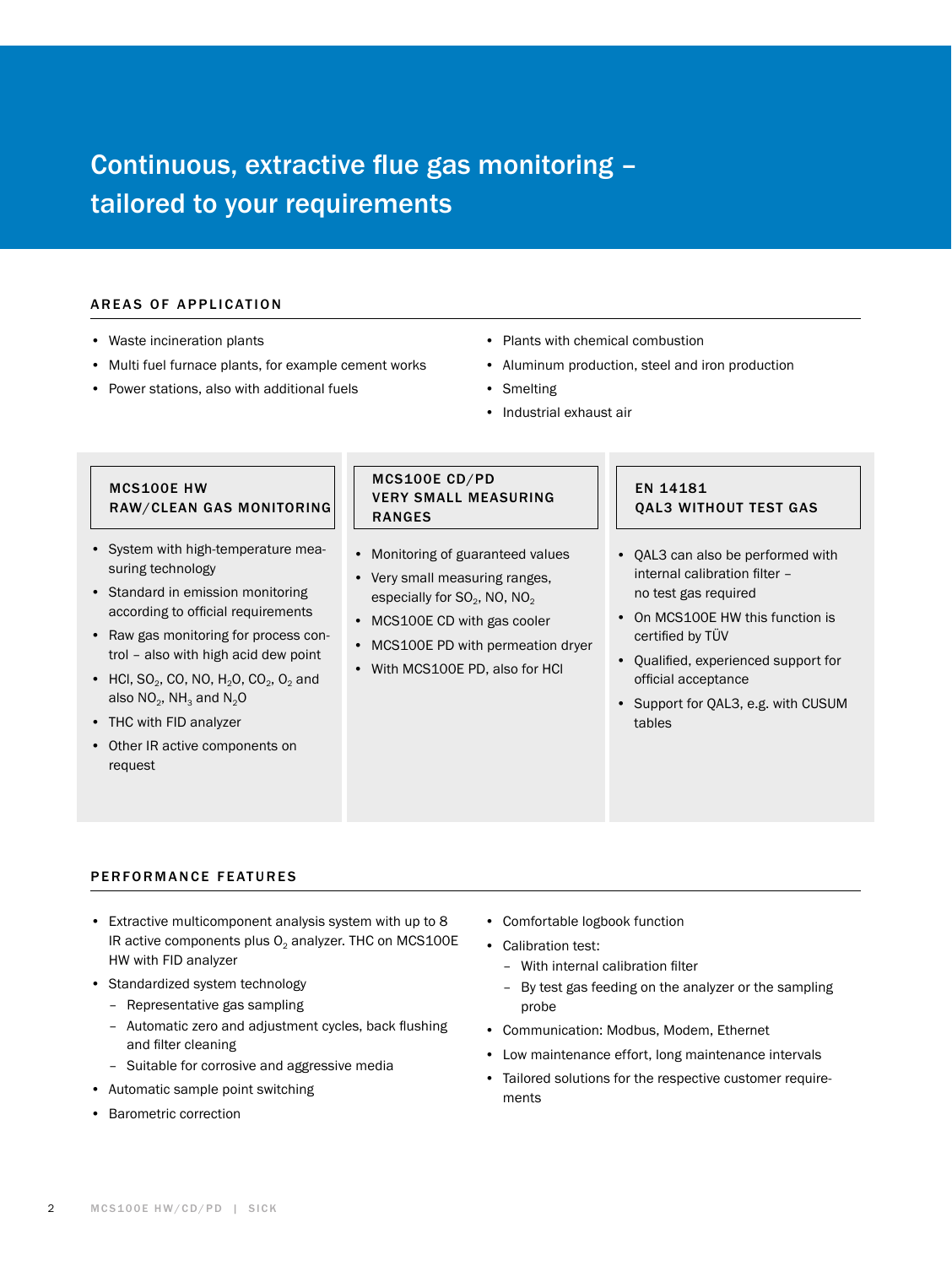

## **SYSTEM COMPONENTS**

On MCS100E HW, from sampling to the cell, all components that are in contact with the sample gas are heated to above dew point and thus protected from corrosion. On MCS100E CD/PD, gas drying is performed via a cooler/ permeation dryer. The sample gas pump is located in the MCS100E system cabinet. Fast sample gas exchange minimizes adsorption or desorption effects, especially of HCl and  $NH<sub>3</sub>$ . In case of a malfunction, the system is purged with zero gas and thus protected from corrosion. During span gas feeding on the sampling probe, the complete extraction system is included in the calibration check.





Gas flow plan MCS100E system cabinet

# BIFREQUENCY AND GAS FILTER **CORRELATION MEASURING PRINCIPLE**

The single beam infrared filter photometer of the analyzer allows the simultaneous use of bifrequency and gas filter correlation methods. The cell is optimized for fast gas exchange and thermostatically controlled to high temperatures. A sintered metal protective filter is fitted in the sample gas inlet. An integrated flow meter triggers an alarm when the value is below the set limit value. Optionally, the analyzer can contain an oxygen measurement. The optional use of an internal calibration check allows fast checking of the measured values without test gas.